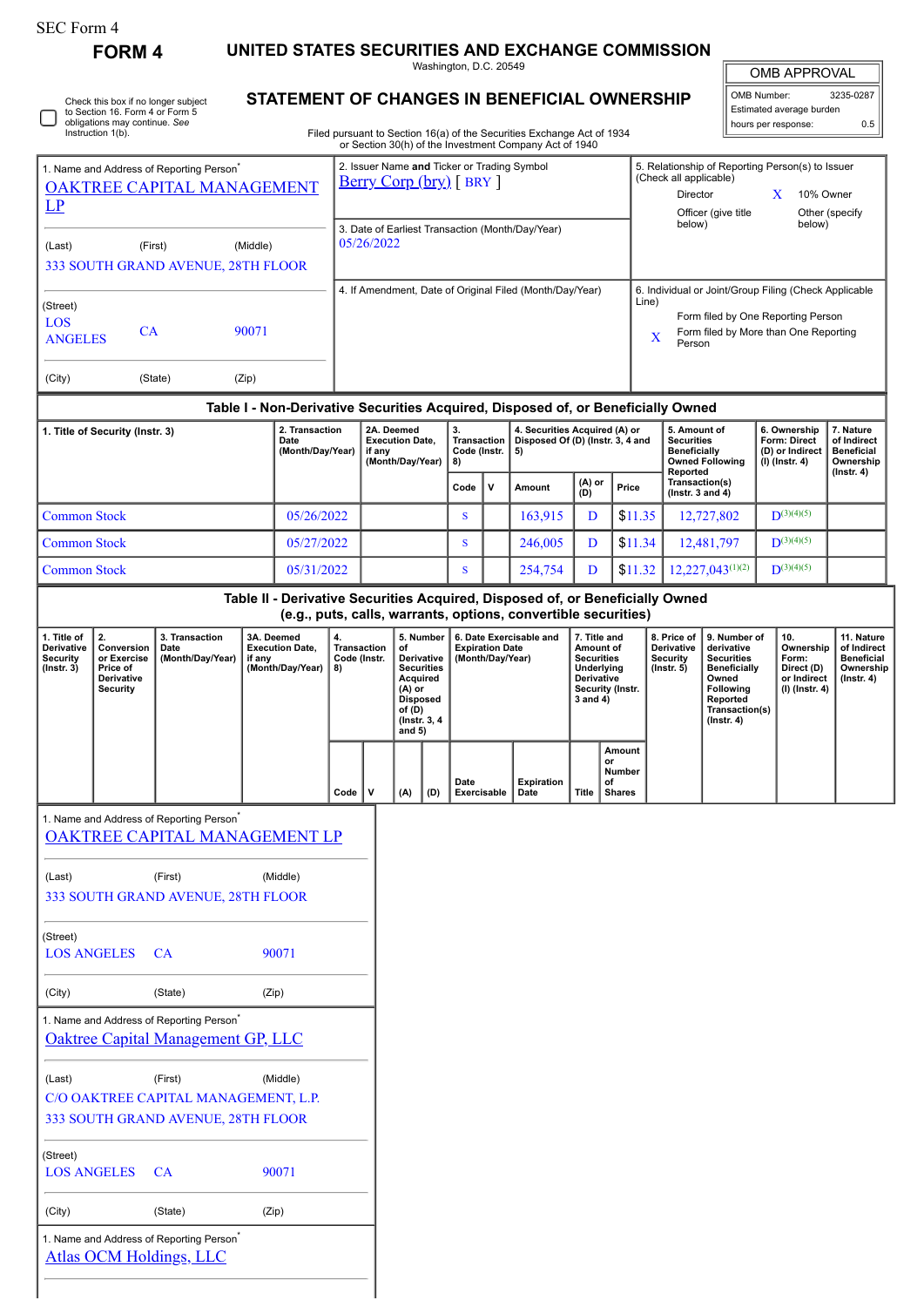| (Last)                                                                                    | (First)                                       | (Middle) |  |  |  |  |  |
|-------------------------------------------------------------------------------------------|-----------------------------------------------|----------|--|--|--|--|--|
|                                                                                           | C/O OAKTREE CAPITAL MANAGEMENT, L.P.          |          |  |  |  |  |  |
|                                                                                           | 333 SOUTH GRAND AVENUE, 28TH FLOOR            |          |  |  |  |  |  |
| (Street)                                                                                  |                                               |          |  |  |  |  |  |
| <b>LOS ANGELES CA</b>                                                                     |                                               | 90071    |  |  |  |  |  |
| (City)                                                                                    | (State)                                       | (Zip)    |  |  |  |  |  |
| 1. Name and Address of Reporting Person <sup>*</sup><br><b>Oaktree Capital Group, LLC</b> |                                               |          |  |  |  |  |  |
| (Last)                                                                                    | (First)                                       | (Middle) |  |  |  |  |  |
|                                                                                           | C/O OAKTREE CAPITAL MANAGEMENT, L.P.          |          |  |  |  |  |  |
|                                                                                           | 333 SOUTH GRAND AVENUE, 28TH FLOOR            |          |  |  |  |  |  |
| (Street)<br>LOS ANGELES CA                                                                |                                               | 90071    |  |  |  |  |  |
| (City)                                                                                    | (State)                                       | (Zip)    |  |  |  |  |  |
| 1. Name and Address of Reporting Person <sup>®</sup>                                      |                                               |          |  |  |  |  |  |
|                                                                                           | <b>Oaktree Capital Group Holdings GP, LLC</b> |          |  |  |  |  |  |
| (Last)                                                                                    | (First)                                       | (Middle) |  |  |  |  |  |
|                                                                                           | C/O OAKTREE CAPITAL MANAGEMENT, L.P.          |          |  |  |  |  |  |
|                                                                                           | 333 SOUTH GRAND AVENUE, 28TH FLOOR            |          |  |  |  |  |  |
| (Street)<br><b>LOS ANGELES</b>                                                            | CA                                            | 90071    |  |  |  |  |  |
| (City)                                                                                    | (State)                                       | (Zip)    |  |  |  |  |  |
| 1. Name and Address of Reporting Person <sup>®</sup>                                      | <b>BROOKFIELD ASSET MANAGEMENT INC</b>        |          |  |  |  |  |  |
| (Last)                                                                                    | (First)                                       | (Middle) |  |  |  |  |  |
| <b>BROOKFIELD PLACE, SUITE 300</b>                                                        |                                               |          |  |  |  |  |  |
| 181 BAY ST. PO BOX 762                                                                    |                                               |          |  |  |  |  |  |
| (Street)                                                                                  |                                               |          |  |  |  |  |  |
| TORONTO                                                                                   | A6                                            | M5J 2T3  |  |  |  |  |  |
| (City)                                                                                    | (State)                                       | (Zip)    |  |  |  |  |  |
| 1. Name and Address of Reporting Person <sup>®</sup><br><b>BAM Partners Trust</b>         |                                               |          |  |  |  |  |  |
| (Last)                                                                                    | (First)                                       | (Middle) |  |  |  |  |  |
| <b>BROOKFIELD PLACE, SUITE 300</b>                                                        |                                               |          |  |  |  |  |  |
| 181 BAY ST. PO BOX 762                                                                    |                                               |          |  |  |  |  |  |
| (Street)                                                                                  |                                               |          |  |  |  |  |  |
| TORONTO                                                                                   | A6                                            | M5J 2T3  |  |  |  |  |  |
| (City)                                                                                    | (State)                                       | (Zip)    |  |  |  |  |  |

#### **Explanation of Responses:**

1. This Form 4 is being filed by the Reporting Persons (as defined below) to reflect the acquisition of beneficial ownership (as defined under Section 13D of the Securities Exchange Act of 1934, as amended) of more than 10% of the common stock, par value \$0.001 per share (the "Common Stock") of the Issuer. The Reporting Persons had, prior to the above described acquisition on the date of the event requiring this Form

2. Consists of 5,269,600 shares of Common Stock held by Oaktree Opportunities Fund X Holdings (Delaware), L.P. ("Fund X Delaware"), 4,823,263 shares of Common Stock held by Oaktree<br>Opportunities Fund Xb Holdings (Delaware)

3. This Form 4 is being filed jointly by (each "Reporting Person" and, collectively, the "Reporting Persons") (i) Fund X Delaware, (ii) Fund Xb Delaware, (iii) Oaktree Fund GP, L.L.C ("Fund GP") in its capacity as the gene

4. (cont'd from FN 3) (xi) Oaktree Capital Management, L.P. ("Management") in its capacity as the sole director of VOF GP Ltd, (xii) Oaktree Capital Management GP, LLC ("Management GP"), in its capacity as the general part its capacity as the managing member of Holdings (xv) Oaktree Capital Group Holdings GP, LLC ("OCGH GP") in its capacity as the indirect owner of the class B units of each of OCG and Atlas, (xvi) Brookfield Asset Management Inc. ("BAM"), in its capacity as the indirect owner of the class A units of each of OCG and Atlas and (xvii) BAM Partners Trust ("BAM Partnership"), in its capacity as the<br>sole owner of Class B

5. The members of OCGH GP are Howard S. Marks, Bruce A. Karsh, Jay S. Wintrob, John B. Frank and Sheldon M. Stone, who, by virtue of their membership interests in OCGH GP, may be deemed to share voting and dispositive power with respect to the shares of Common Stock and Series A Preferred Stock reported herein. Each of the general partners, managing members, directors and managers described above disclaims beneficial ownership of the securities reported herein beneficially or of record owned by the Reporting Persons, except to the extent of any pecuniary interest therein.

#### **Remarks:**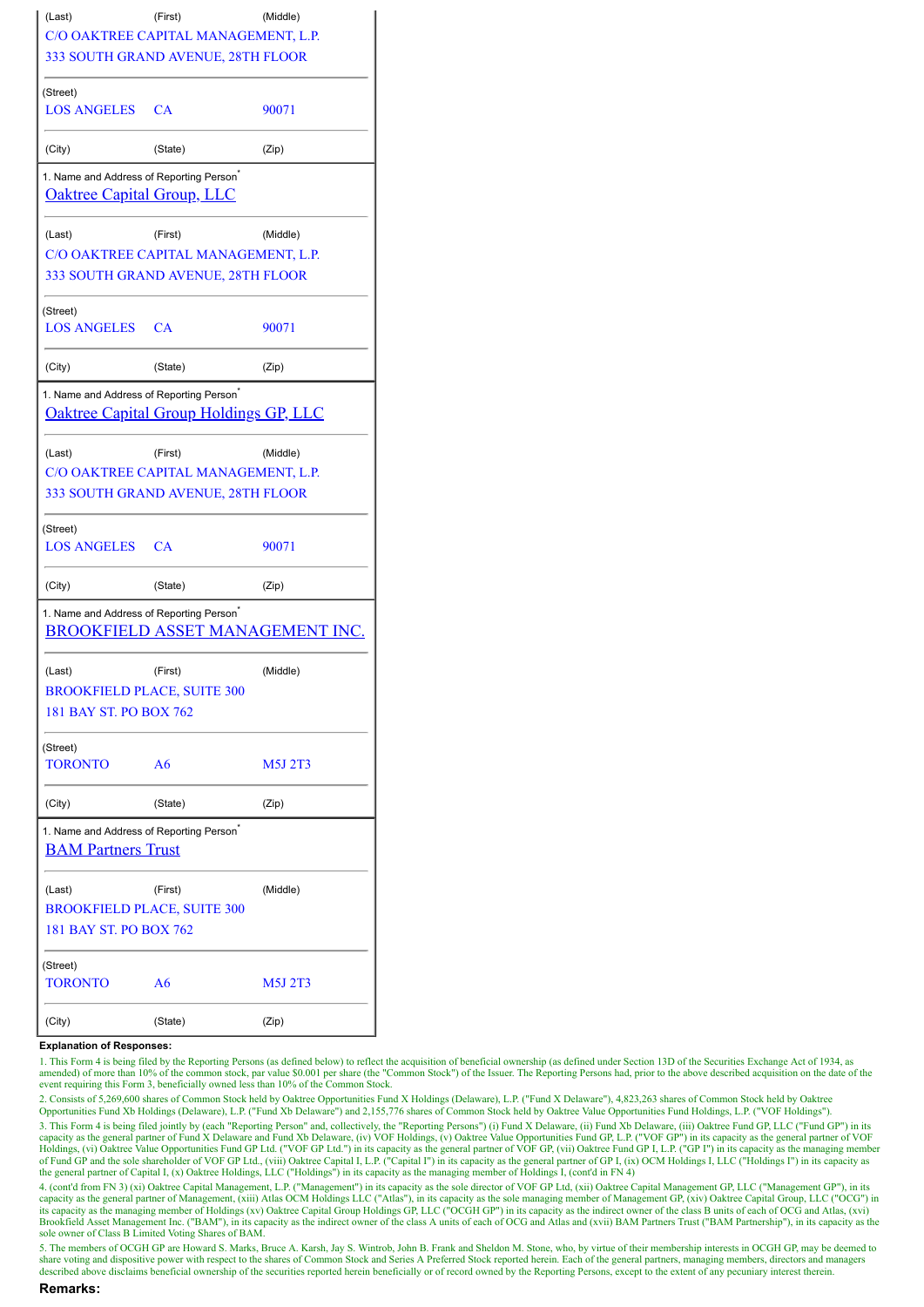This Form 4 is being filed in two parts due to the large number of reporting persons. The two filings relate to the same transactions described above. // Form 2 of 2

 $\frac{\text{S}}{\text{S}}$  See Signatures Included in 05/31/2022

\*\* Signature of Reporting Person Date

Reminder: Report on a separate line for each class of securities beneficially owned directly or indirectly.

\* If the form is filed by more than one reporting person, *see* Instruction 4 (b)(v).

\*\* Intentional misstatements or omissions of facts constitute Federal Criminal Violations *See* 18 U.S.C. 1001 and 15 U.S.C. 78ff(a).

Note: File three copies of this Form, one of which must be manually signed. If space is insufficient, *see* Instruction 6 for procedure.

**Persons who respond to the collection of information contained in this form are not required to respond unless the form displays a currently valid OMB Number.**